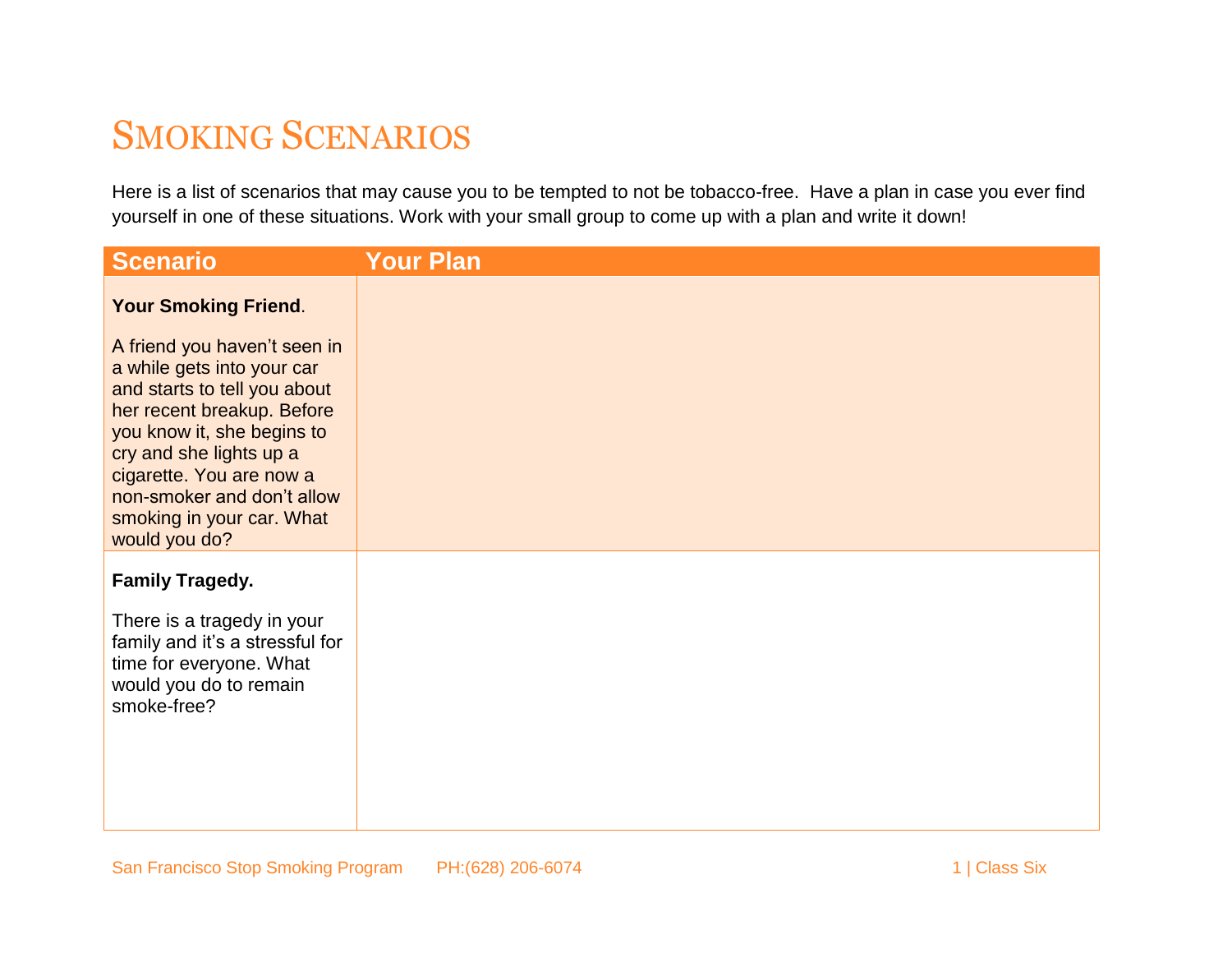| <b>Scenario</b>                                                                                                                                                                                                               | <b>Your Plan</b> |
|-------------------------------------------------------------------------------------------------------------------------------------------------------------------------------------------------------------------------------|------------------|
| At a Party.<br>You are at a party and you<br>are having a good time. It's<br>crowded and many people<br>are smoking. You recently<br>stopped smoking. What do<br>you do?                                                      |                  |
| <b>Social Pressure</b><br>You have recently stopped<br>smoking. You are out at a<br>bar with friends. One of<br>them says. Come out and<br>smoke with meyou're no<br>fun since you stopped<br>smoking?! What would you<br>do? |                  |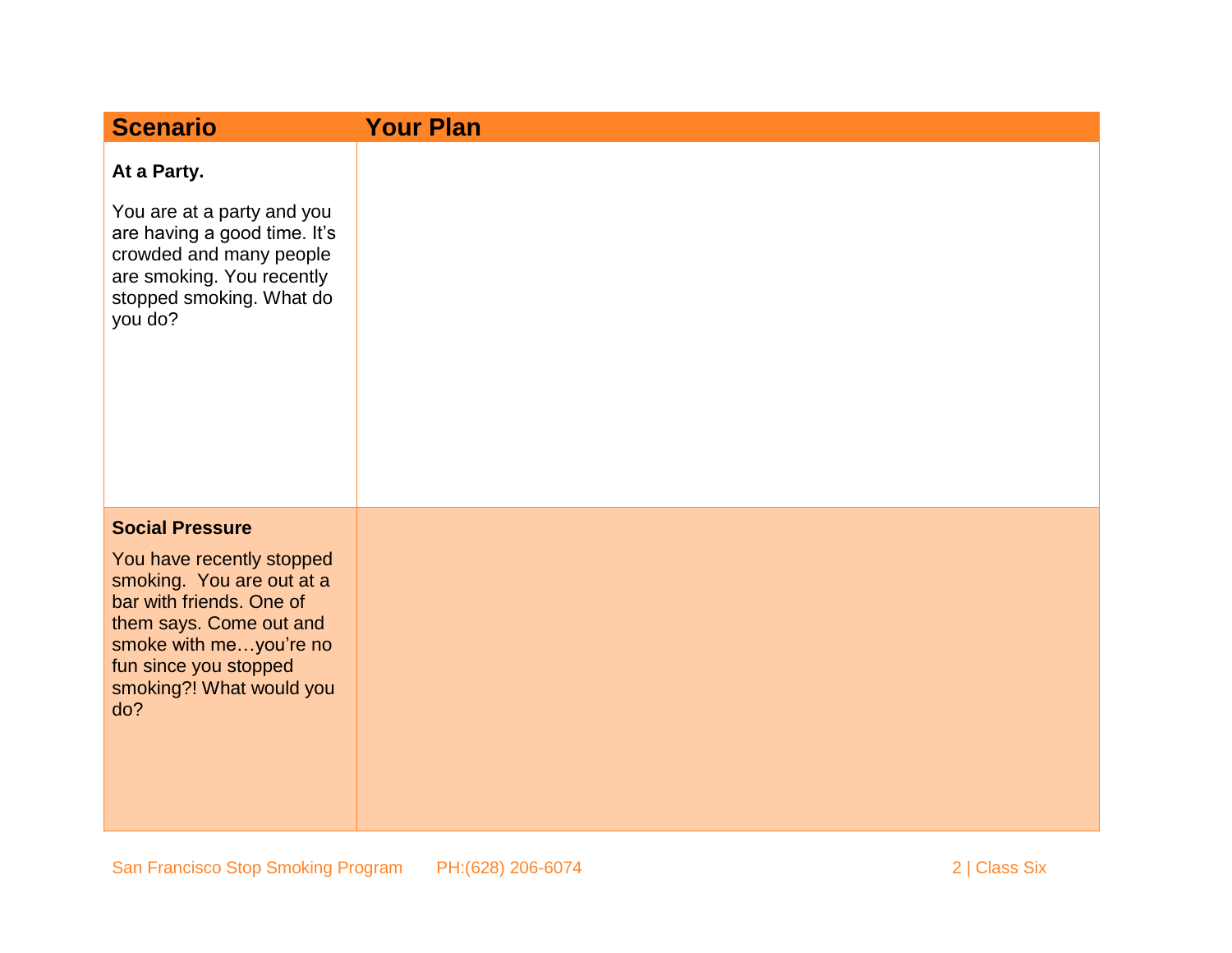| <b>Scenario</b>                                                                                                                                                                                                               | <b>Your Plan</b> |
|-------------------------------------------------------------------------------------------------------------------------------------------------------------------------------------------------------------------------------|------------------|
| <b>Found Cigarettes.</b><br>You are cleaning out your<br>closet and you find an old<br>pack of cigarettes in a jacket<br>pocket. You think of having<br>one just to see if you still like<br>them. What do you do?            |                  |
|                                                                                                                                                                                                                               |                  |
| <b>Cigarettes at the Store</b><br>You stop by your local<br>convenience store and the<br>clerk has a pack of cigarette<br>waiting for you on the<br>counter. You are struggling<br>to stay off cigarettes. What<br>do you do? |                  |